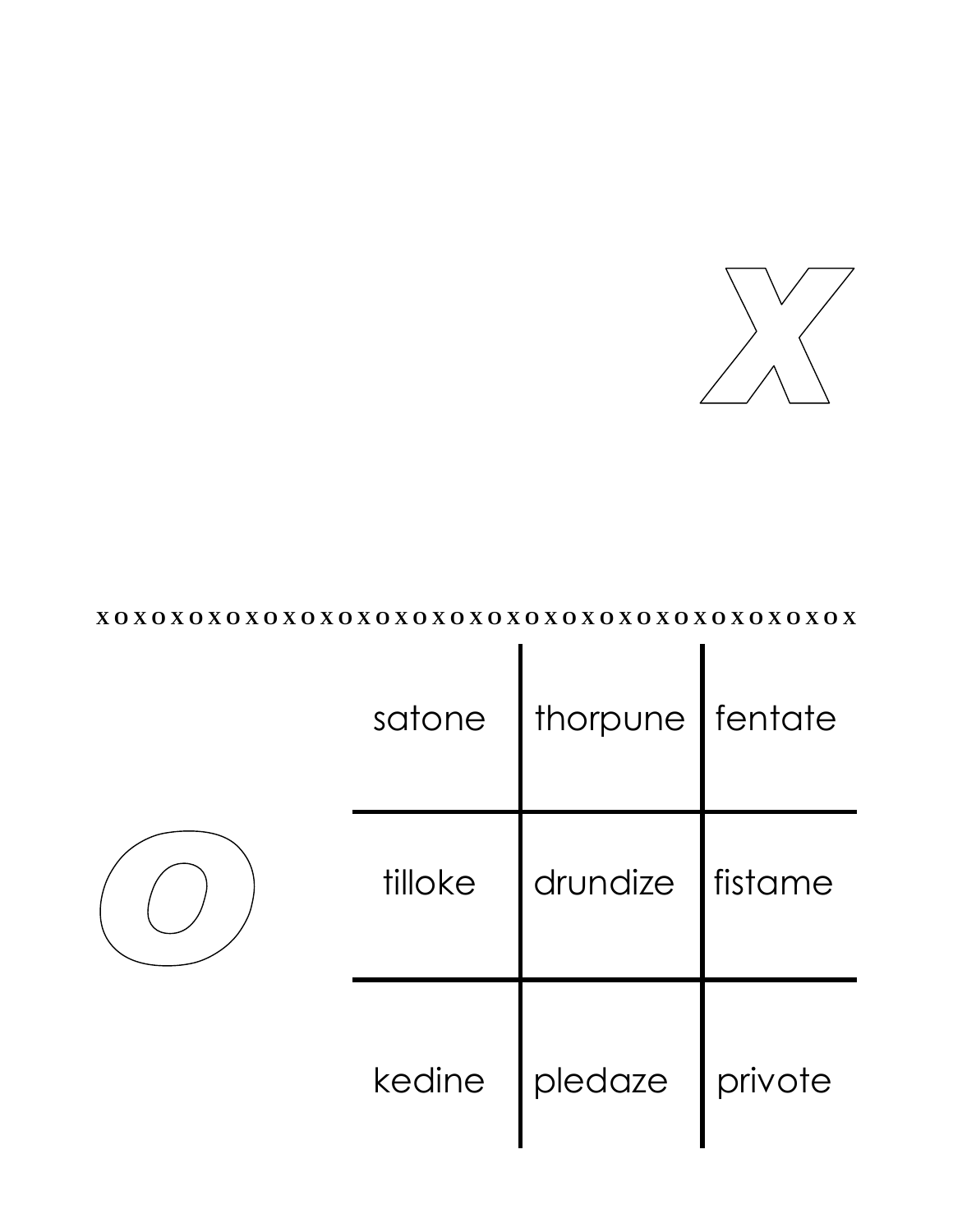| dooner | sointed | trautip   |  |
|--------|---------|-----------|--|
| toipel | wauddel | I lountel |  |
| maudip | boiten  | jinvout   |  |

|  | fowlif  | cointest   betaup |         |
|--|---------|-------------------|---------|
|  |         | gaunder   timpout | rounted |
|  | loostip | noolem            | bawlet  |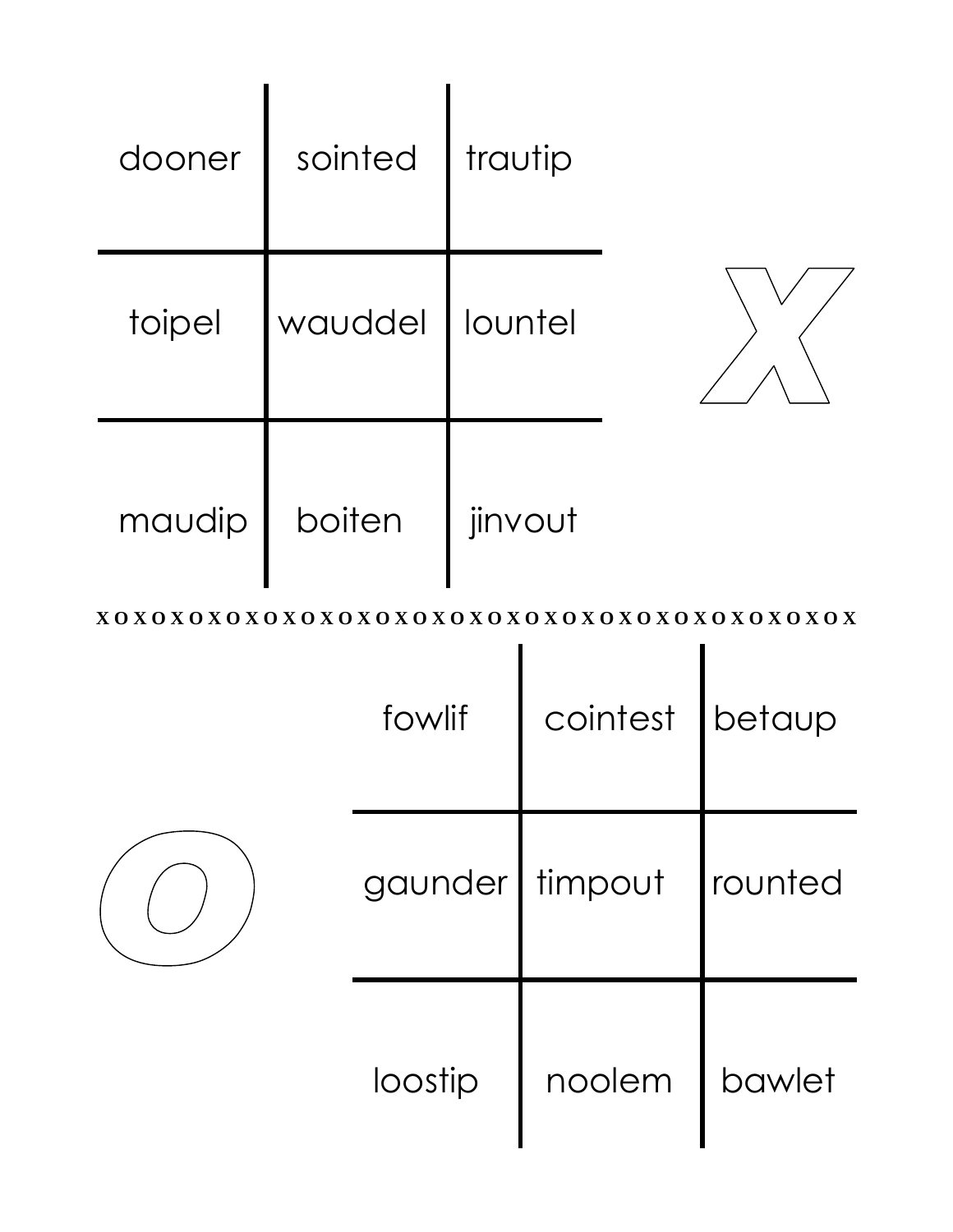|                | paintel   moasted   bealten |        |  |
|----------------|-----------------------------|--------|--|
|                | seatop poachit mutoak       |        |  |
| yeastic voanel |                             | bailum |  |

|  |         | leaflem   goavlet | feelic |
|--|---------|-------------------|--------|
|  | debay   | cuinest           | ziboan |
|  | realits | dailing           | betain |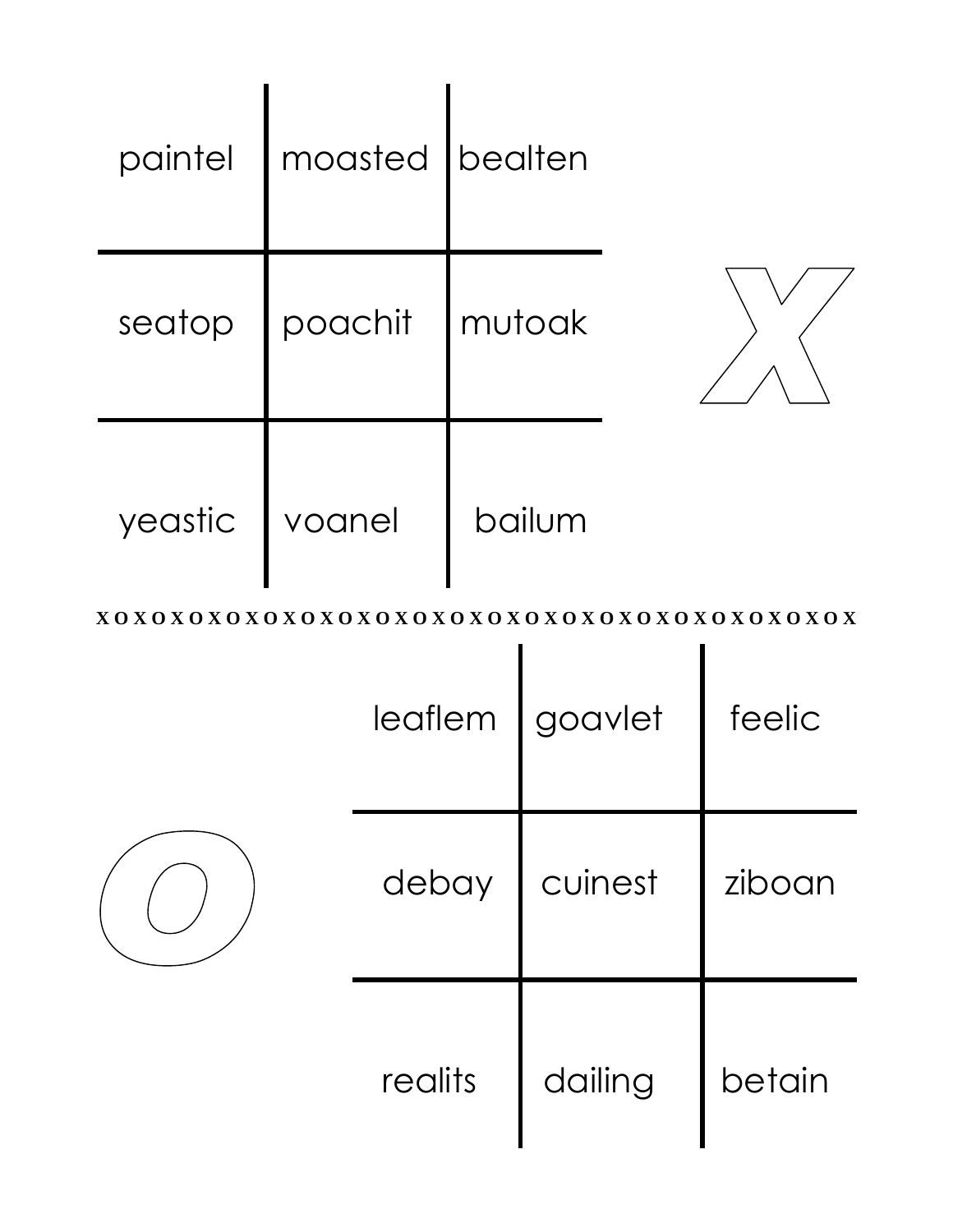| furstik | shirpel             | shurfin |  |
|---------|---------------------|---------|--|
| birtif  | vartaz              | mardin  |  |
| norgut  | chordunk   blurtest |         |  |

|  | zirpet   | sharlink         | horcaft |
|--|----------|------------------|---------|
|  | lurskist | carpent   pigord |         |
|  |          | mipernt   budorm | jerstin |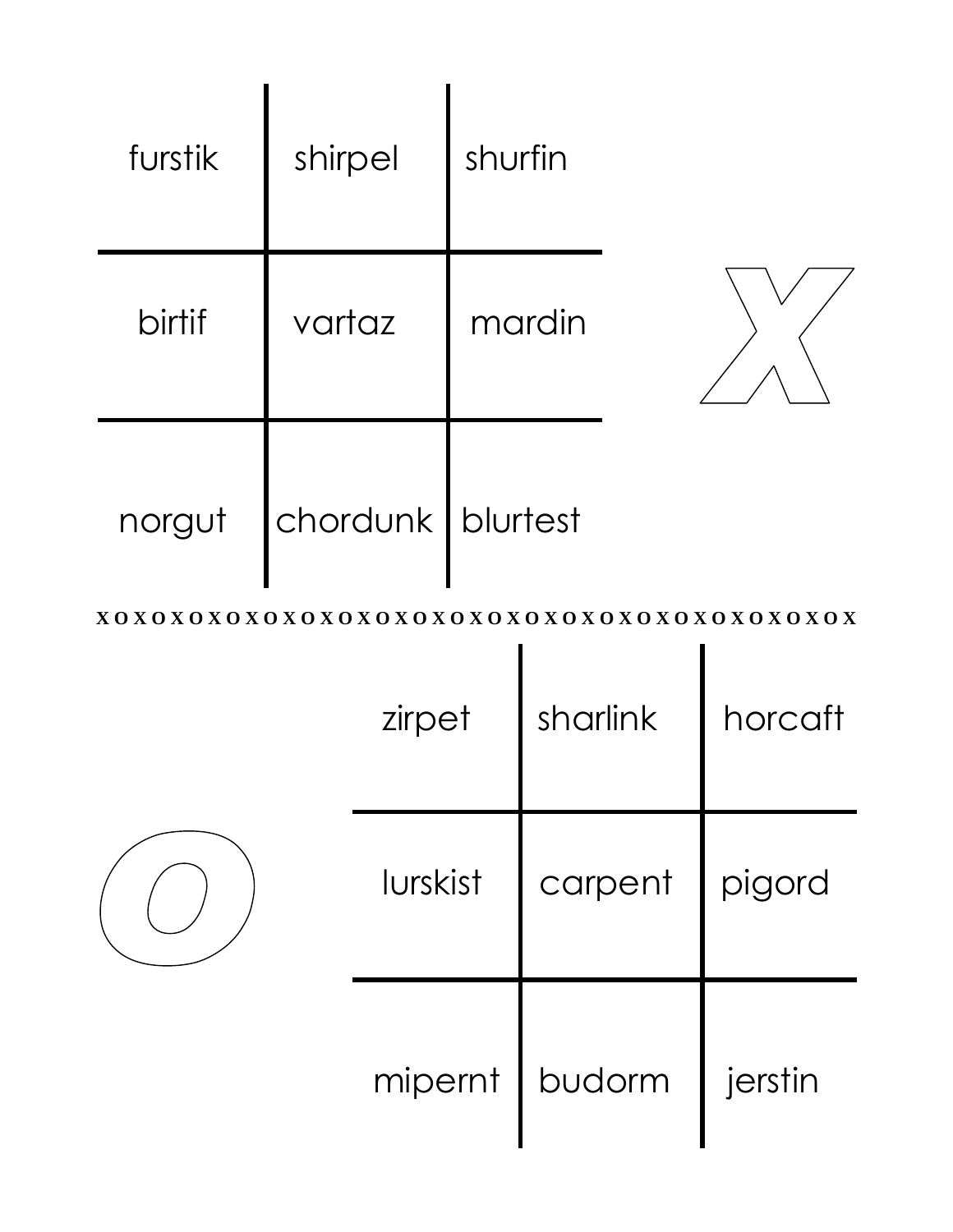| sauntate toutene farbite       |  |  |  |                              |
|--------------------------------|--|--|--|------------------------------|
| sirstite   pountene   sailurst |  |  |  |                              |
| zurbaist   soanterd   nointer  |  |  |  |                              |
|                                |  |  |  |                              |
|                                |  |  |  | weanart   loantarz   hurlean |
|                                |  |  |  | fountail   murdain   doubert |
|                                |  |  |  | vernoat cawnate shilboat     |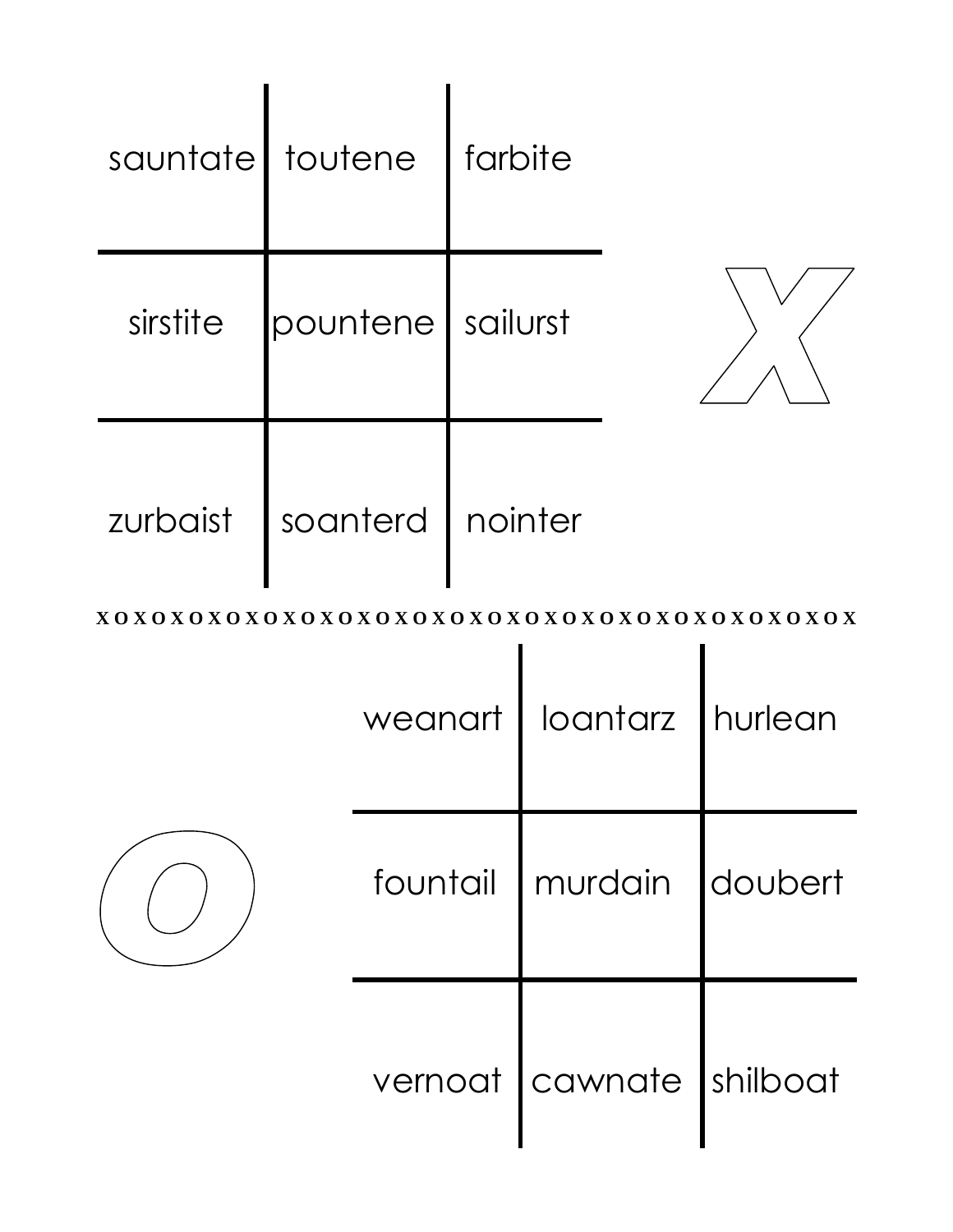| centate | decane  | <i>I</i> mocite |  |
|---------|---------|-----------------|--|
| cetorp  | certoke | mencal          |  |
| folice  | gebic   | cegate          |  |

| bockin  | recune   | ceddit |
|---------|----------|--------|
| cilene  | stimpace | kendic |
| clistop | slopurt  | vocene |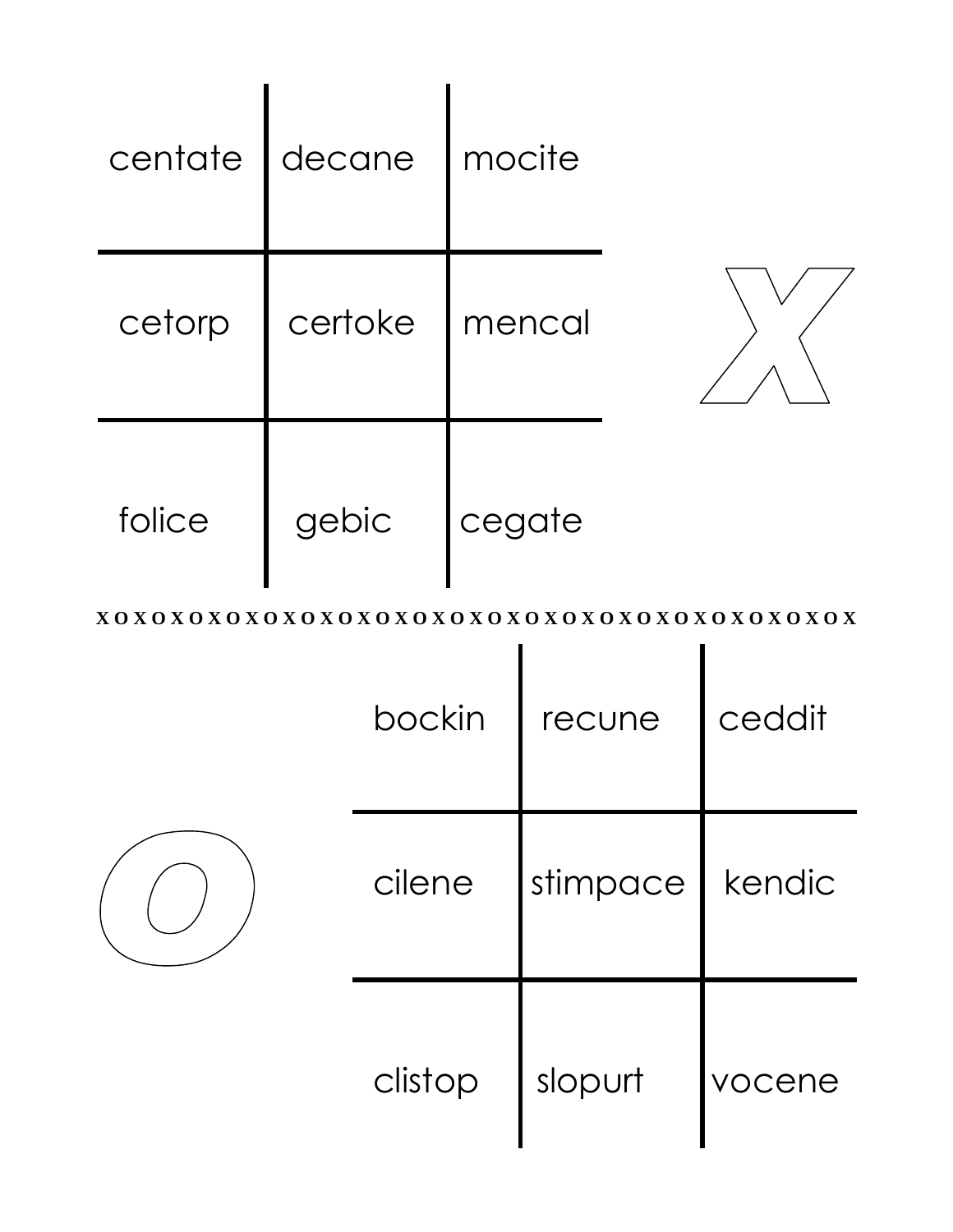| sepage | gemmot  | gribbel |  |
|--------|---------|---------|--|
| gibet  | gropene | ragist  |  |
| ruggin | smogist | gerbelt |  |

| hogile           | vengust | fliggur |
|------------------|---------|---------|
| gunder<br>gentif |         | follig  |
| gumbet           | forteg  | debige  |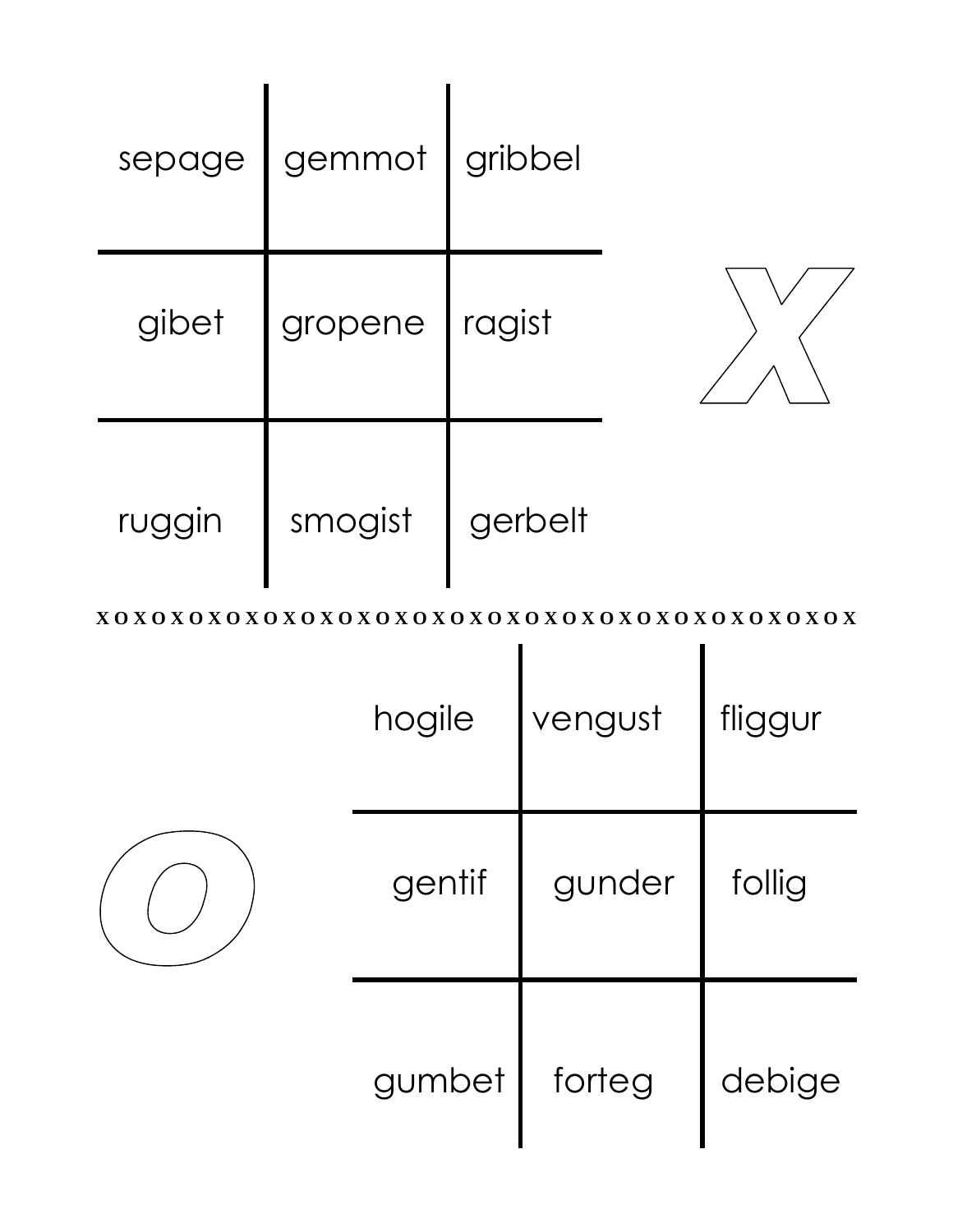| submitted   | commented | admitting |  |
|-------------|-----------|-----------|--|
| mistrusting | uncommon  | fantastic |  |
| inventing   | conductor | establish |  |

| interrupt  | collecting | excellent   |
|------------|------------|-------------|
| consistent | expectant  | instruction |
| defendant  | unbutton   | mistaken    |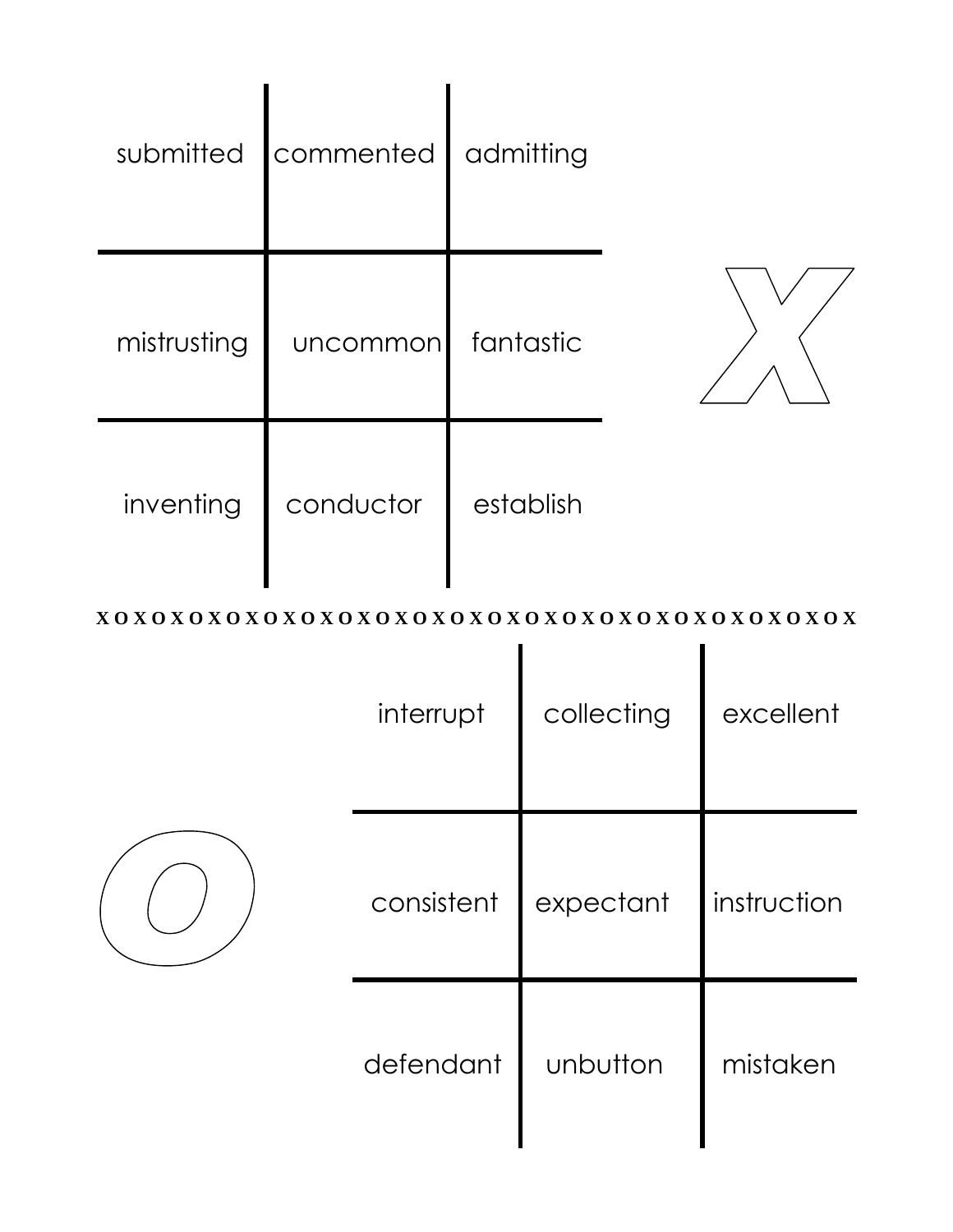| insisting  | investment | disinfect |  |
|------------|------------|-----------|--|
| performing | attracted  | intended  |  |
| obstructed | condensing | attending |  |

|  | supported | announcer | obsessing |
|--|-----------|-----------|-----------|
|  | annulment | corrupted | offending |
|  | immortal  | submitted | inducted  |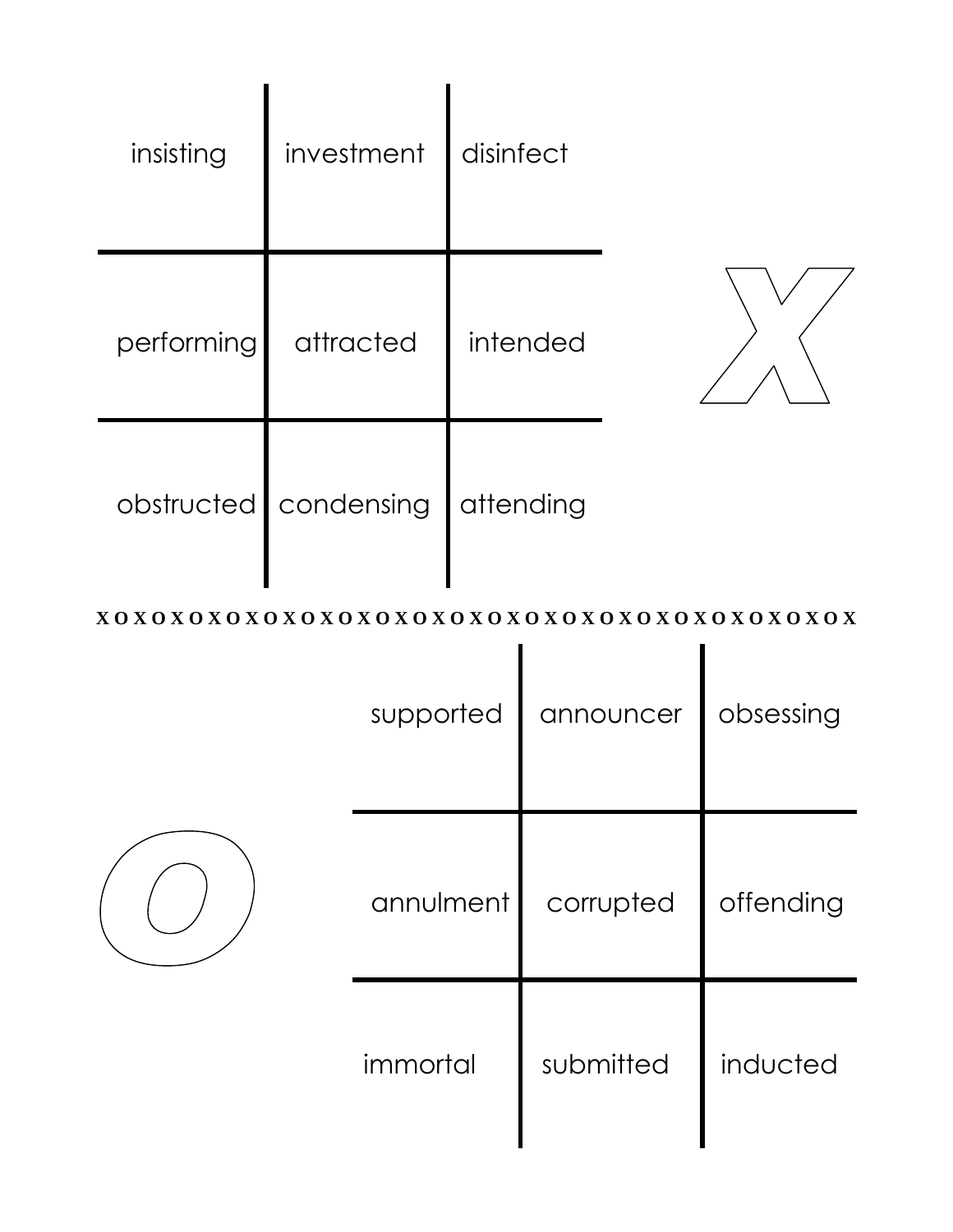| <b>Atlantic</b> | transferring | sarcastic |  |
|-----------------|--------------|-----------|--|
| congested       | addressing   | Jefferson |  |
| discharging     | attachment   | occurring |  |

| carpenter | distracting | expressing |
|-----------|-------------|------------|
| according | subtracted  | inspected  |
| artistic  | convulsing  | rejecting  |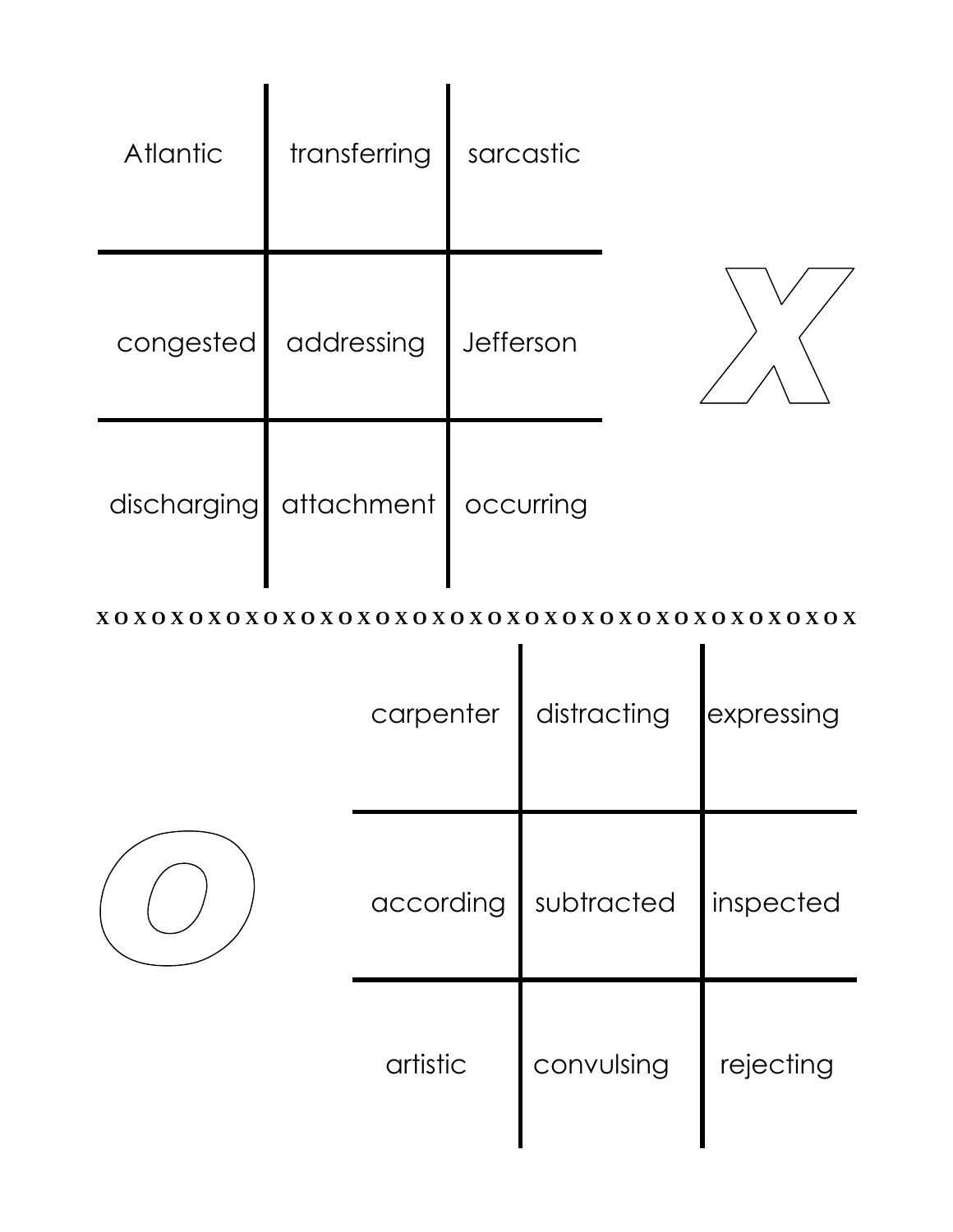| ventospil  | combutting | prentatter |  |
|------------|------------|------------|--|
| disponter  | trumented  | submintor  |  |
| crondester | mistuppen  | trollispic |  |

| beldington | cholpictor | vestrantic |
|------------|------------|------------|
| dontrentin | grappeltic | trandistic |
| crastented | forbelding | pilminted  |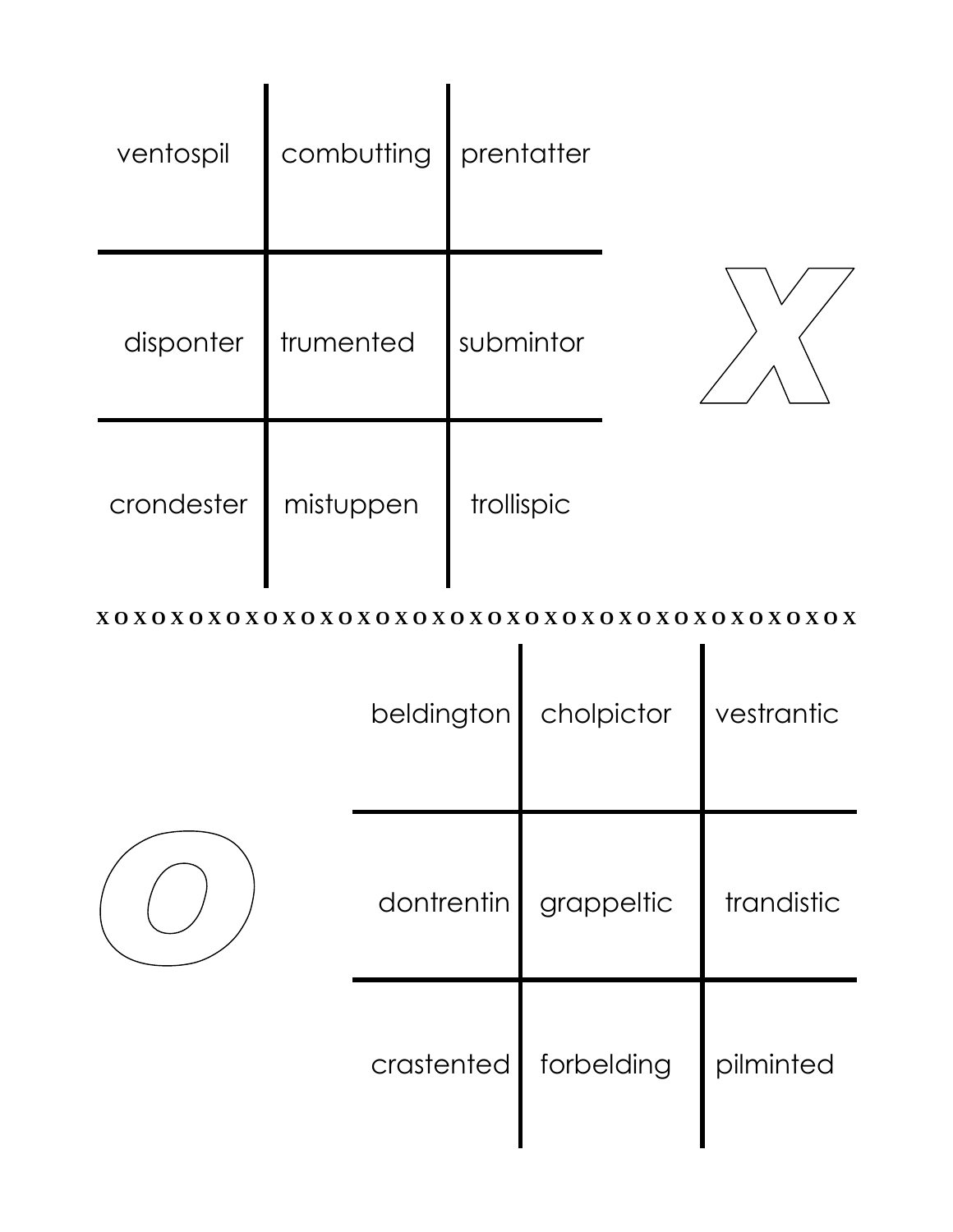| sumpobly  | twinkester | habbintic  |  |
|-----------|------------|------------|--|
| pommunter | mastinder  | shisperton |  |
| zombastic | vasterdash | ventastic  |  |

|  | meddinton  | traggerful | versattin  |
|--|------------|------------|------------|
|  | midlectic  | crustemper | trindestor |
|  | corpesting | unponded   | bendiffic  |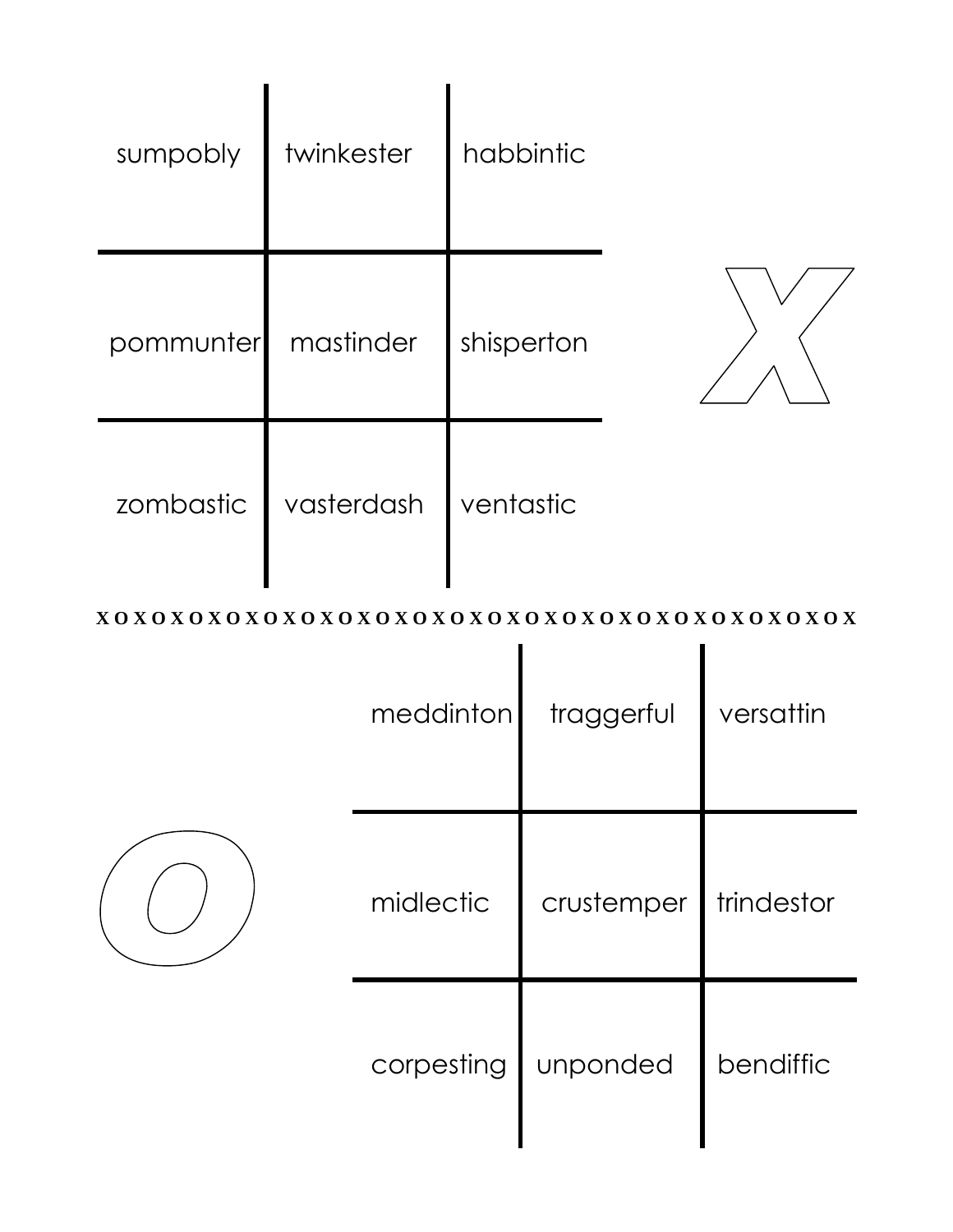| decoding  | predicted | omitted  |  |
|-----------|-----------|----------|--|
| reciting  | momentum  | electric |  |
| preparing | defended  | eraser   |  |

| resulting | provided  | bifocal   |
|-----------|-----------|-----------|
| returning | repeating | calculate |
| reforming | diluted   | bisecting |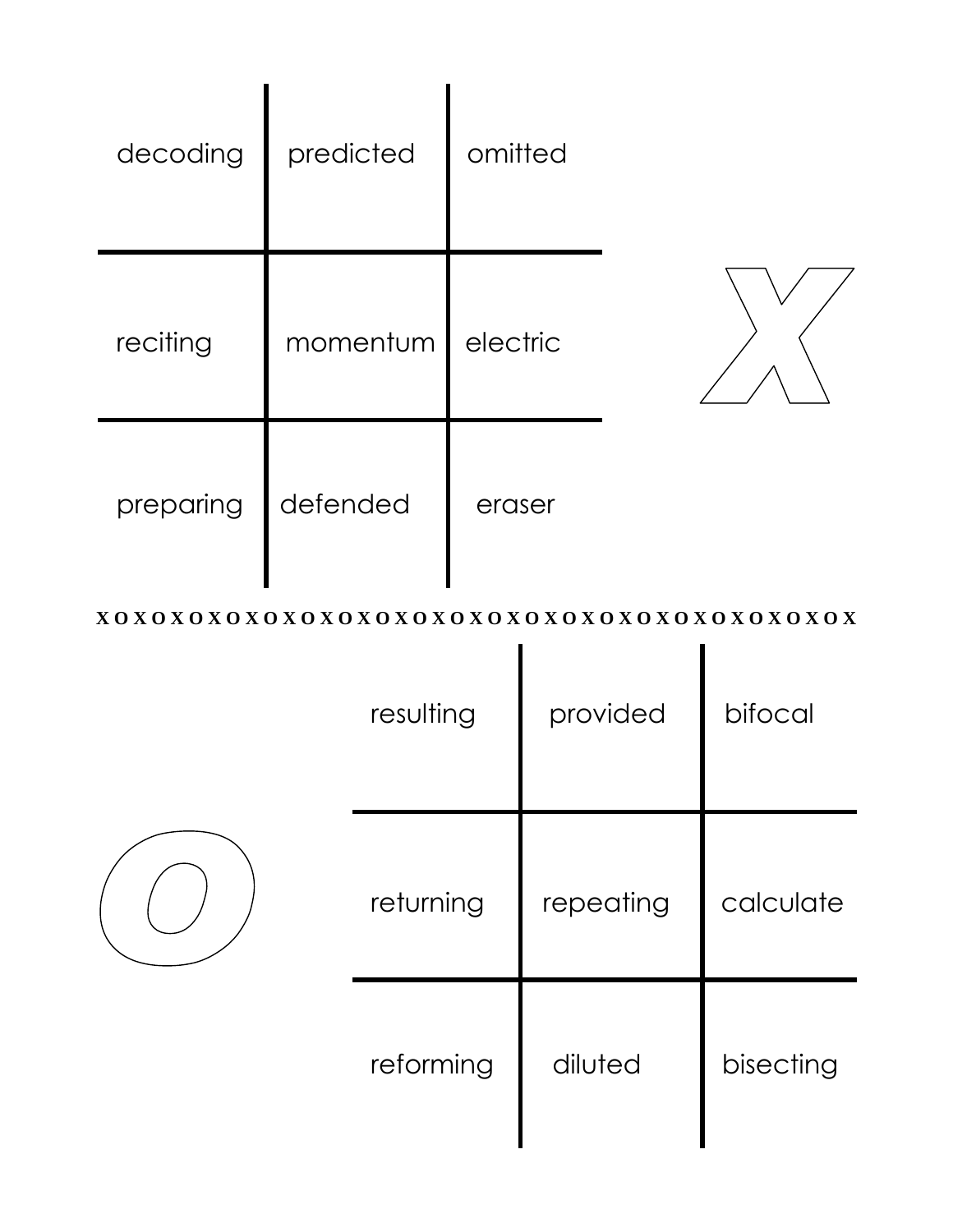| computer  | remember  | commuter |  |
|-----------|-----------|----------|--|
| detecting | republic  | octopus  |  |
| defendant | astronaut | ingested |  |

| rebelling | supervise | eroding  |
|-----------|-----------|----------|
| presented | appendix  | totally  |
| elastic   | digesting | survivor |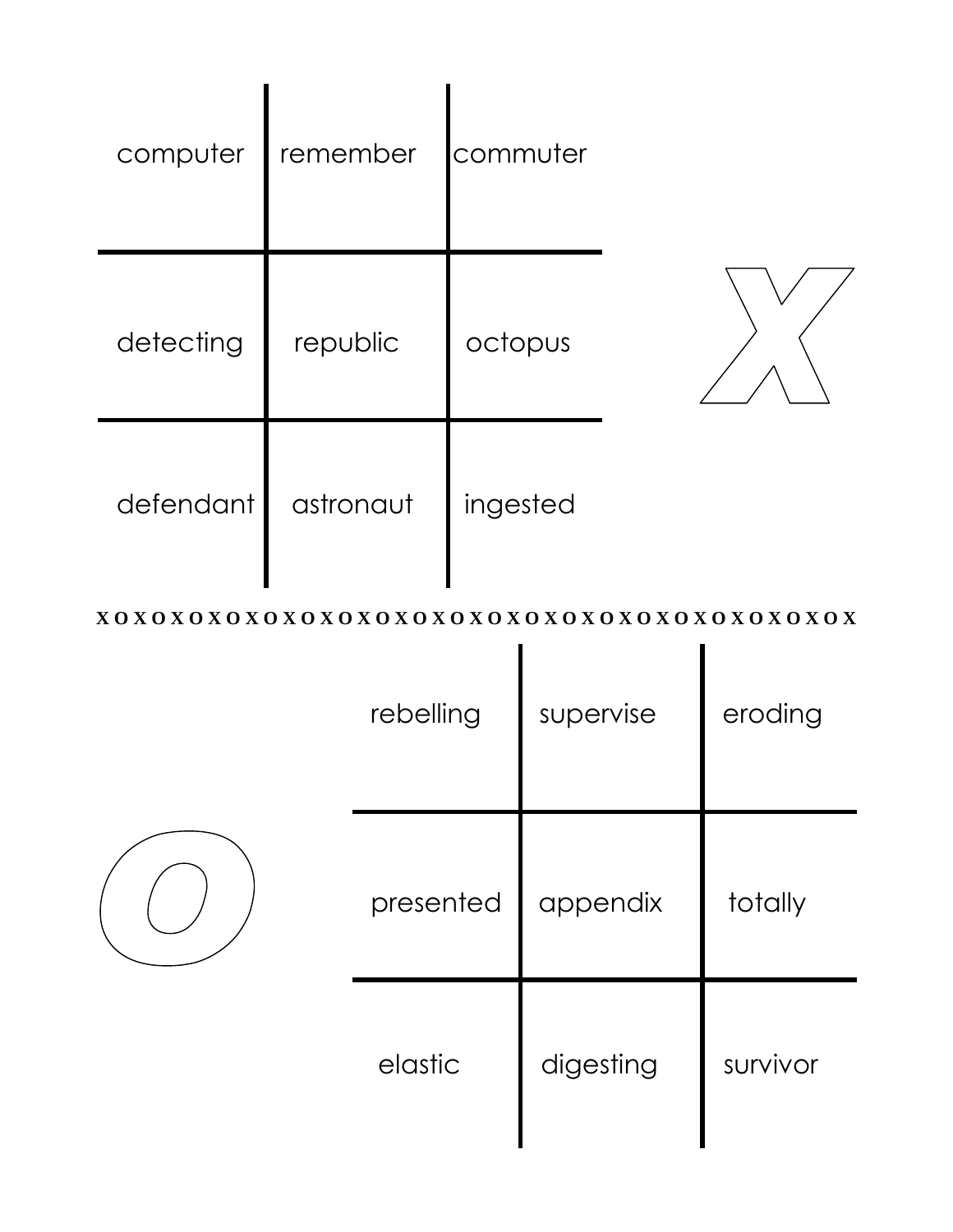| computer  | remember  | commuter |  |
|-----------|-----------|----------|--|
| detecting | republic  | octopus  |  |
| defendant | astronaut | ingested |  |

| inquiring | permitted | tomato    |
|-----------|-----------|-----------|
| industry  | argument  | including |
| expanding | enjoyment | elastic   |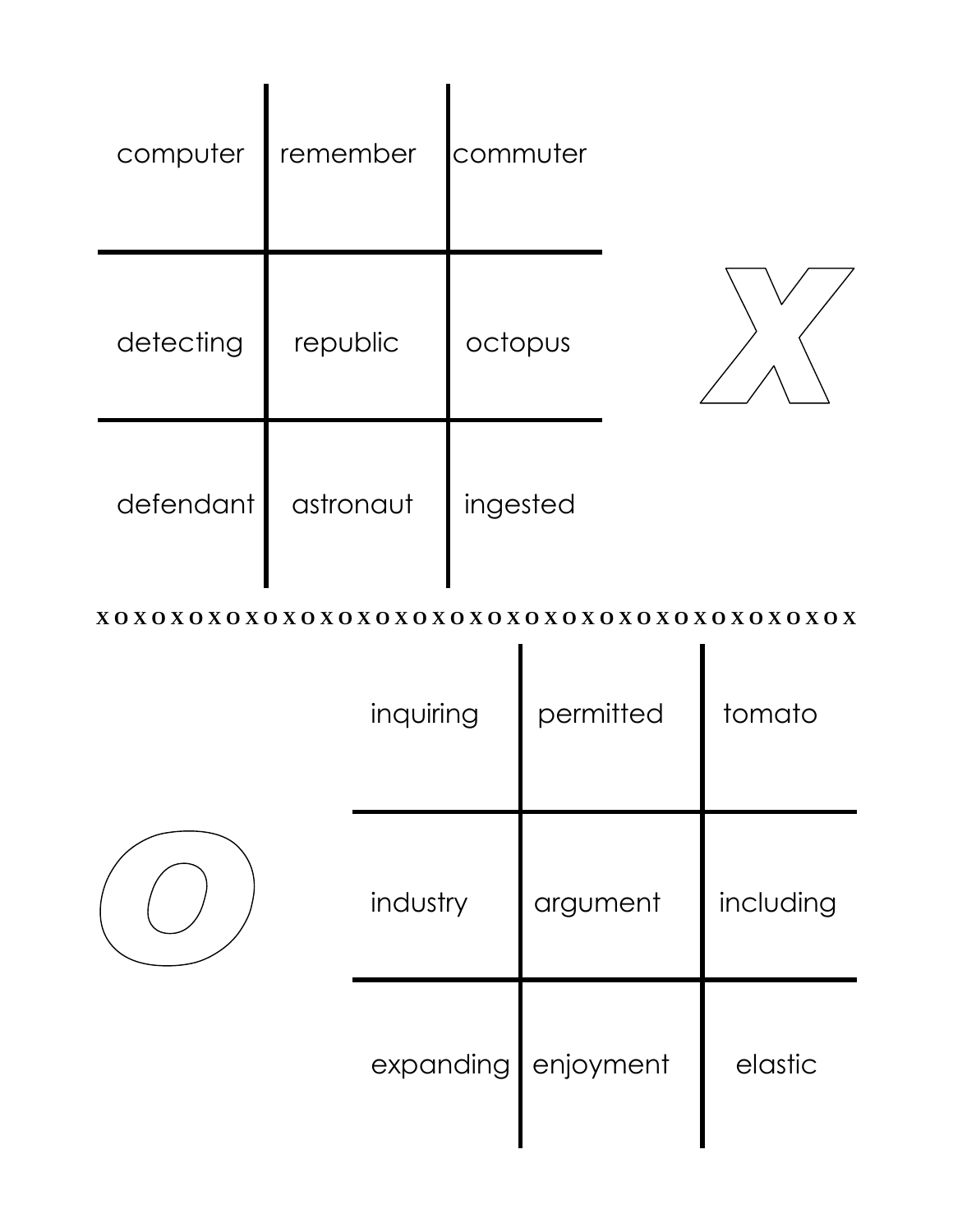| repator  | blemmastic | copested |  |
|----------|------------|----------|--|
| deboten  | hotellist  | difopist |  |
| micultor | coolantic  | bimontel |  |

| vepomic   | hipenter   | nitovert  |
|-----------|------------|-----------|
| dislopate | redaunting | razotorp  |
| citupent  | hunillate  | percusine |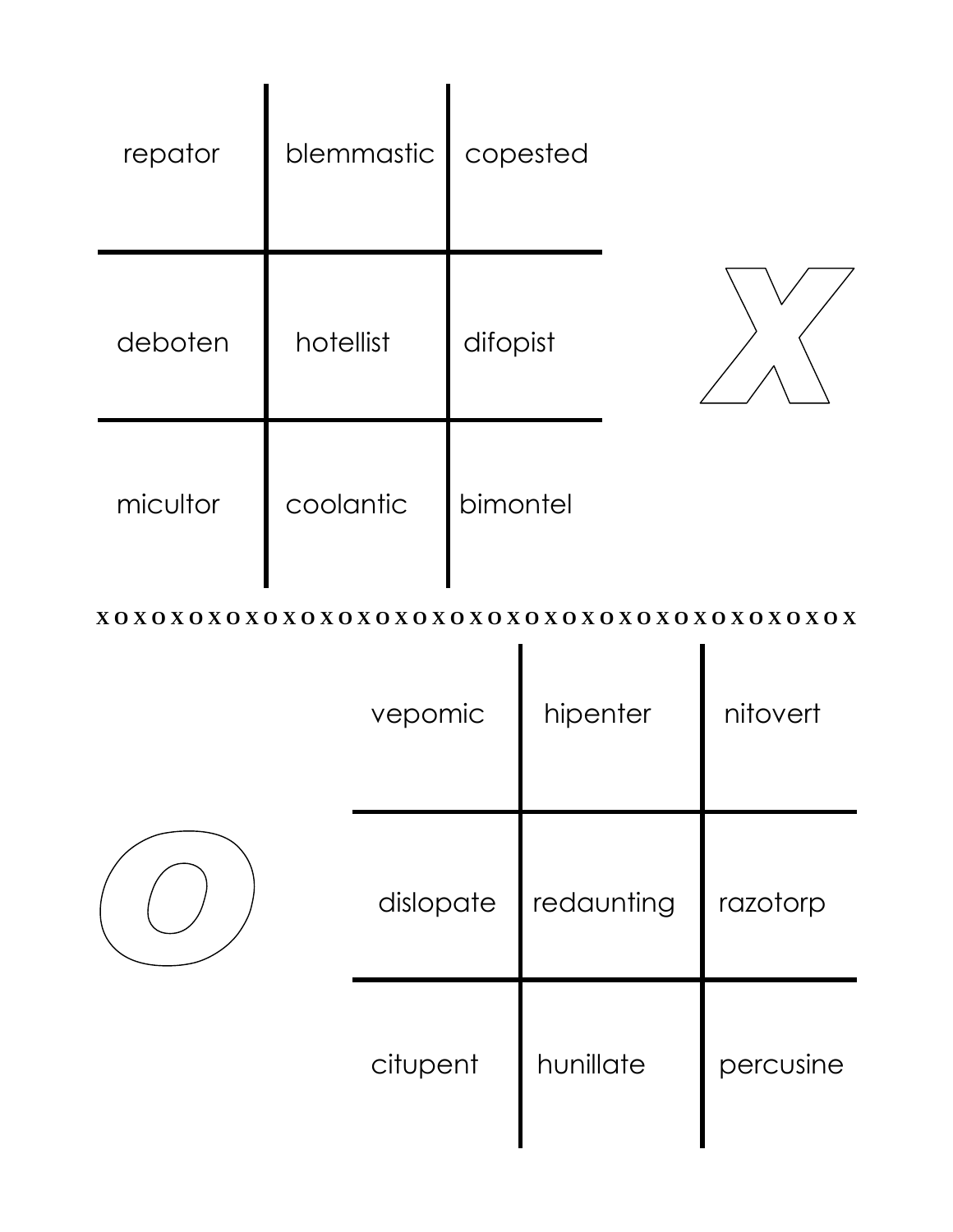| mistopal  | follupate | remendis  |  |
|-----------|-----------|-----------|--|
| duteril   | seperdish | modellish |  |
| shopindel | dolictic  | endoport  |  |

| excuding  | grappulent | shinerdin |
|-----------|------------|-----------|
| cellufine | farmunite  | milofel   |
| bropeder  | wempolist  | dentropin |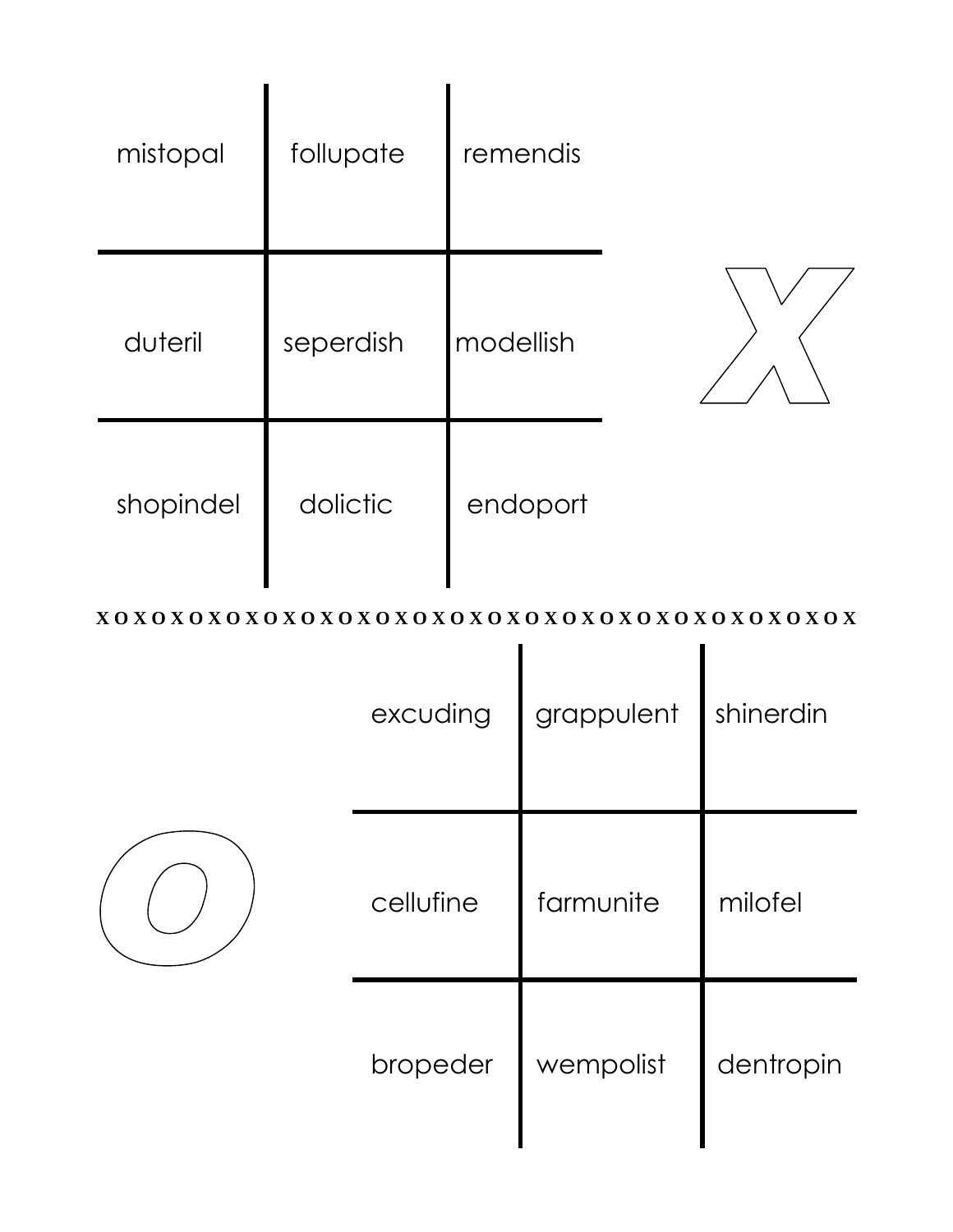| miloplit | fripestor  | bridister |  |
|----------|------------|-----------|--|
| retuppit | molantrup  | ditoppist |  |
| bolanter | consturtim | polenter  |  |

| apponded sounderlet |            | winofer   |
|---------------------|------------|-----------|
| mupidly             | misterful  | zippeller |
| croggulet           | chirmusing | varnolac  |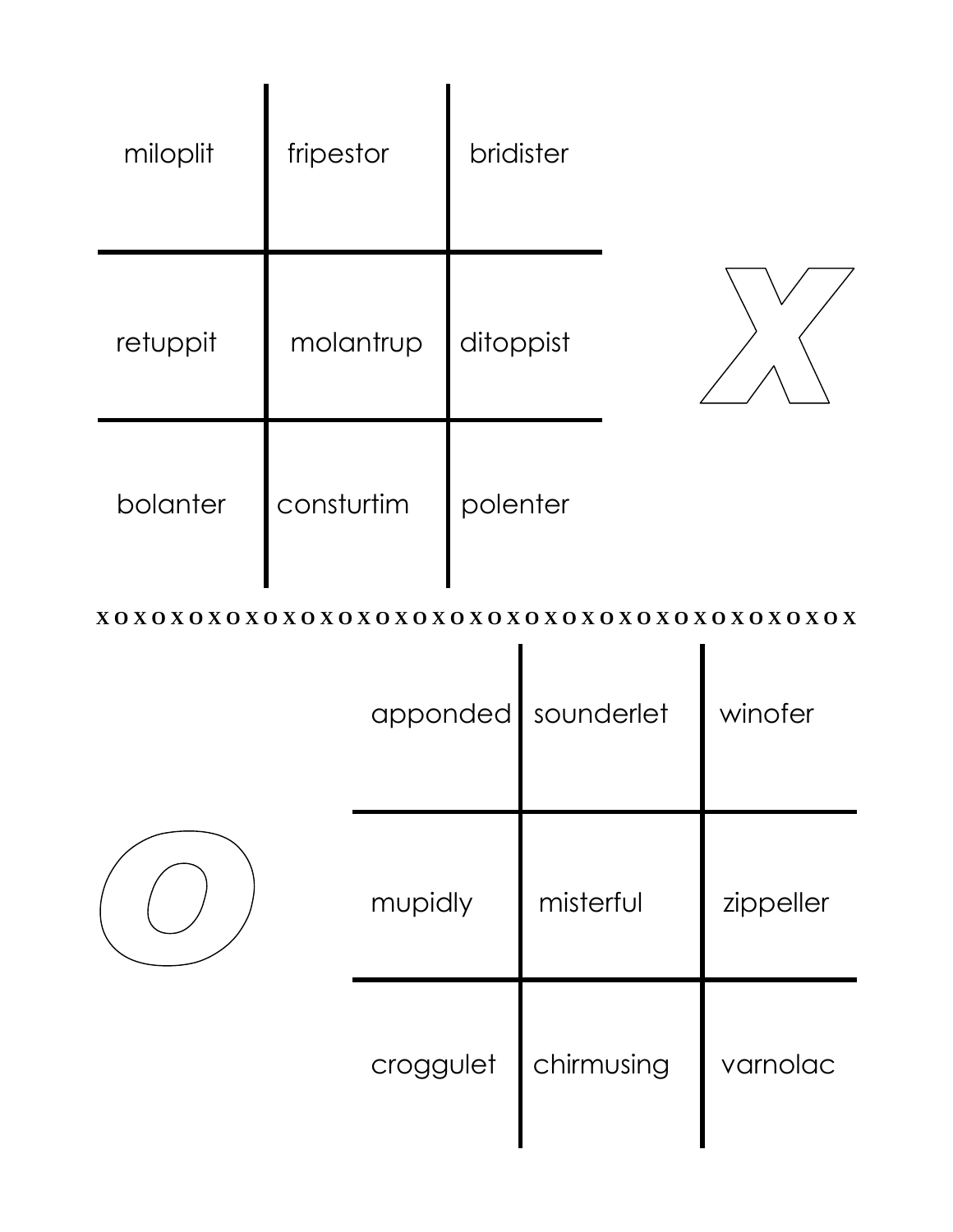| mantisful  | prelactor  | appestite |  |
|------------|------------|-----------|--|
| hungrating | sementhist | gallutate |  |
| postuder   | frommantic | rebaudlit |  |

| trassiffic | vicanthic  | kitterden |
|------------|------------|-----------|
| hankertin  | commerpal  | pupertron |
| biltimplet | pretounder | divobing  |